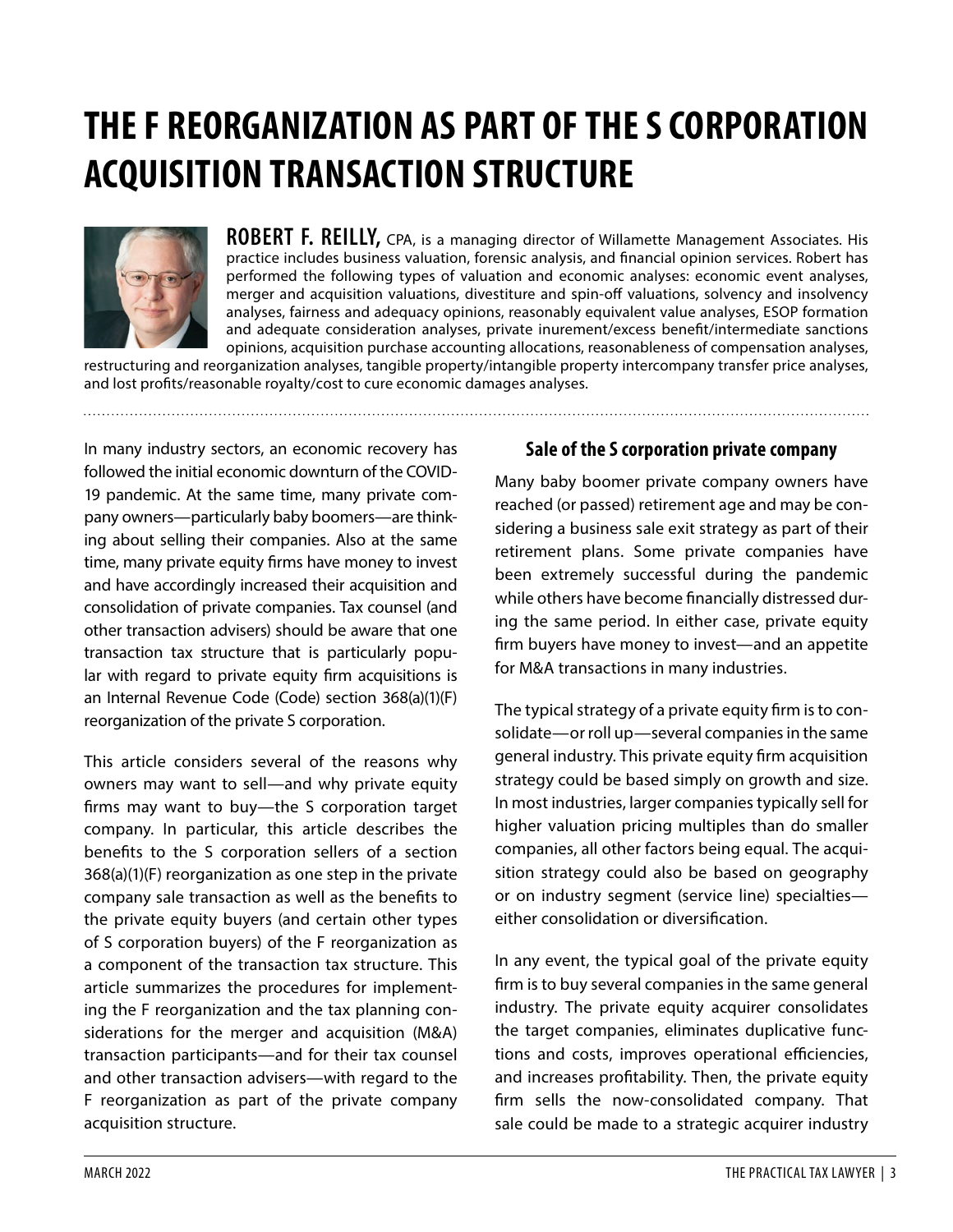participant or it could be implemented through an initial public offering (IPO) of the consolidated company. The private equity firm expects to earn a profit based on the difference between the total of the prices it paid for the purchase of the target companies and the price it receives from the sale of the consolidated company.

As discussed below, one typical transaction tax structure in the private equity acquisition of a target S corporation involves a section 368(a)(1)(F) reorganization as part of the overall deal structure. Tax counsel should be aware that this F reorganization has benefits to the S corporation sellers who typically retain a small equity interest in the target company after the private equity acquisition. Tax counsel should be aware that this F reorganization has benefits to the private equity firm buyer that may be concerned about any issues related to the target company's S corporation tax status.

#### **S corporation income tax status**

Many privately owned companies are organized as S corporations for federal income tax purposes. S corporation status provides numerous benefits to the private company owners. S corporation income and gains are taxed only one time—at the shareholder level. In contrast, C corporation income and gains are taxed at the corporation level while distributions are taxed again at the shareholder level. However, there are limitations associated with the S corporation tax status. One limitation, particularly for a larger private company, is the limitation on the number of S corporation shareholders.

In 1958, when the US Congress first authorized S corporations, the maximum number of shareholders was limited to 10. That limitation on the number of S corporation shareholders has increased several times since 1958, most recently in 2004 to 100 shareholders. Since 1997, S corporations have become the most common type of corporate entity—according to Internal Revenue Service (IRS) income tax return statistics. Therefore, it should not be a surprise to tax counsel that many private company acquisition targets are S corporations.

S corporations are considered tax pass-through entities and typically are not liable for federal income tax. As a tax pass-through entity, the S corporation income is taxable in the individual income tax returns of its shareholders. Typically, private equity firm acquisitions are structured as equity (stock) acquisitions—and not as asset acquisitions. One reason for that structure is because the private equity firm wants the selling shareholders to retain some small amount of equity (as economic motivation) in the target company.

The private company sellers typically prefer an equity sale structure over an asset sale structure. Typically, the sellers receive capital gain treatment on any gain recognized in the stock sale, while the sellers receive ordinary income treatment on any gain recognized in an asset sale. Of course, most private company buyers prefer an asset acquisition over a stock acquisition. In a stock acquisition, the buyer takes a carryover tax basis in the target company assets.

In an asset acquisition, in contrast, the buyer steps up the tax basis in the target company's assets based on the purchase price paid for the business. That is, the buyer gets to depreciate or amortize any purchase price premium paid (over the assets' tax basis) for federal income tax purposes. In addition, as a non-tax consideration, the buyer does not have to assume all of the target company's unknown or contingent liabilities in an asset purchase transaction.

For an S corporation acquisition, the buyer and the seller will often make an election under section 338(h)(10) or section 336(c). Such an election allows the buyer to treat the purchase of the target company stock as if it were the purchase of the target company assets, for federal income tax purposes. Therefore, the buyer generally enjoys the income tax benefits associated with an asset acquisition transaction structure. However, tax counsel should be aware that such tax elections have both requirements and limitations.

First, the buyer and the sellers have to agree to and coordinate—such a deemed asset purchase tax election. Second, the sellers cannot achieve a tax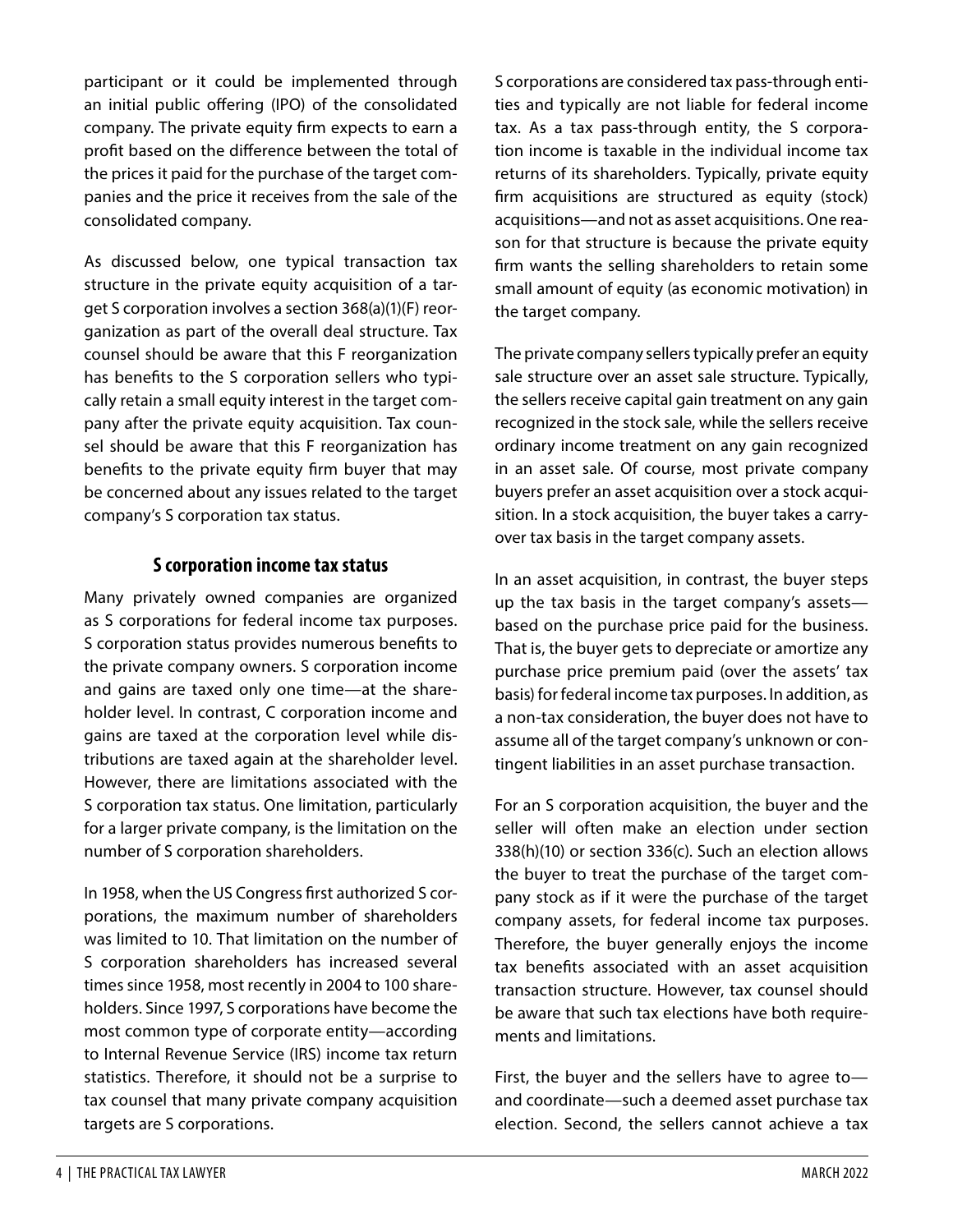deferral on any rollover portion of the target company purchase transaction. Private equity firm buyers typically require the sellers to continue to own, say, 10 percent to 20 percent of the target company. The private equity buyers sometimes refer to this rollover equity as the sellers' "skin in the game." This rollover equity is intended to economically motivate the sellers to stay active in the target company and to help make the multiple acquisition roll-up strategy successful.

In addition, the sellers may want to retain some small amount of ownership in the target company. This retained ownership interest allows the sellers to enjoy additional gains when the roll-up or consolidated entity is ultimately sold—either to a corporate acquirer or in an IPO.

## **Concerns over the target company S corporation status**

Tax counsel understand that one concern of any S corporation acquirer—particularly a buyer considering a section 338(h)(10) election—is that the target company has a valid S income tax status. Both section 338(h)(10) and section 336(e) transactions are stock purchase transactions for legal purposes and are considered asset purchase transactions for federal income tax purposes. If the target company's S income tax status is not valid, then the buyer acquired the stock of a C corporation. Tax counsel should appreciate that the economics of the section 338(h)(10) election or the section 336(e) election are always unfavorable when applied to a C corporation acquisition.

Therefore, S corporation buyers—including private equity buyers—will be concerned about the risk of an invalid (including an accidentally invalid) target company S status. To mitigate this risk, the application of the section 368(a)(1)(F) reorganization has become a step in private equity firm acquisitions of an S corporation target. In addition, the F reorganization may also be appropriate in any sale of the S corporation where the sellers retain some equity ownership interest. One such example may be the sale of the private company to its key employees in a leveraged buyout (LBO) transaction. In such a transaction,

the employee buyers may want the sellers to retain some ownership in the target company—in order to assist with a smooth ownership transaction. Also, the company sellers may want to retain an equity interest for some period—to ensure that the key employee owners can successfully pay down the acquisition debt (including any seller notes).

## **The F reorganization transaction objectives**

In the S corporation acquisition, implementing an F reorganization prior to the purchase transaction is intended to achieve the following transaction objectives:

- The F reorganization provides the buyer with a step-up in the depreciable tax basis of the target company assets for the purchase portion of the transaction (even if that portion of the transaction is under 80 percent);
- The F reorganization provides the sellers with the same tax treatment as is available under the section 338(h)(10) election—but without the requirement for an at least 80 percent sale of the company stock and with the seller's ability to achieve a tax deferral on the rollover equity portion of the transaction;
- The F reorganization avoids the cumbersome legal considerations that are typical in an asset purchase transaction structure; and
- The F reorganization allows the target company to continue to use the same employer identification number (EIN) for payroll tax purposes; this continuation may be an important consideration for the target company buyer.

An acquisition that is preceded by an F reorganization does not experience the limitations that typically come with a section 338(h)(10) election. Tax counsel should be aware that some of these section 338(h)(10) election limitations include the following:

- The requirement that the transaction involves 80 percent or more of the target company stock;
- The taxation of 100 percent of the total transaction price—even if the sellers roll over (i.e.,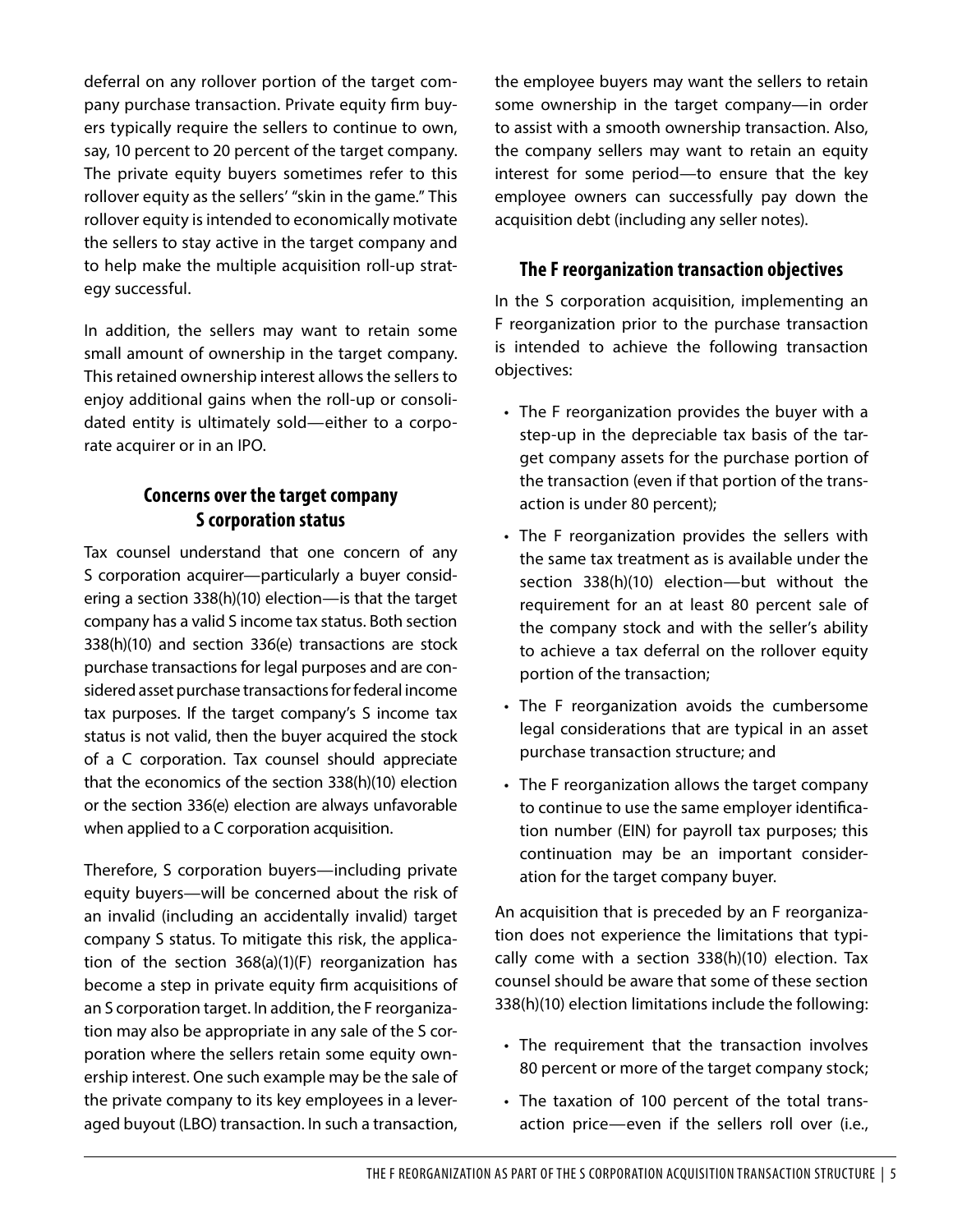retain ownership of) some portion of the target company stock; and

• The requirement that the transaction involves a qualified stock purchase.

The F reorganization structure provides an effective transaction tax structure when a tax-deferred equity rollover investment is part of the S corporation purchase/sale. And, the F reorganization structure is a particularly efficient transaction tax structure if the buyer wants to benefit from the step-up in the tax basis of the target company assets.

## **Definition of the F reorganization**

Section 368(a)(1)(F) defines an F reorganization as a mere change in identity, form, or place of organization of one corporation, however affected. This statutory definition of an F reorganization seems short and simple. Nonetheless, this statutory definition does allow for ambiguities as to its specific requirements. There may be other entity changes that occur within the steps of implementing an F reorganization. These other entity changes become important: (i) if the S corporation sellers are to avoid potential gain recognition; and (ii) if the target company buyer is to retain the tax-free nature of the F reorganization.

In 2015, the IRS issued Regulation section 1.368-2(m) which provides six requirements that must be satisfied in order for a transaction that involves an actual or deemed transfer of property by a transferor corporation to a resulting corporation to be "a mere change" that qualifies as an F reorganization. The objectives of this regulation are to ensure that only one continuing corporation is involved in the reorganization and that the transaction is not acquisitive or divisive in nature.

Four of the six section 1.368-2(m) requirements were known prior to 2015. These requirements were included in proposed regulations dating back to 2004. The fifth and sixth requirements were new. These two new requirements were added in the 2015 final regulation in order to ensure that the transferee corporation would be equivalent to the transferor corporation:

- Requirement 1: The resulting corporation stock must be distributed in exchange for transferor corporation stock. The goal of this requirement is to ensure that the transferor corporation and the transferee corporation have essentially the same stockholders. A de minimis amount of stock issued by the resulting corporation is allowed—if that stock is issued other than in respect to the stock of the transferor corporation to facilitate the organization of the resulting corporation or to maintain its legal existence.
- Requirement 2: The identity of the stock ownership must remain the same. The same persons must own all of the transferor corporation and the resulting corporation before and after the F reorganization. The important requirement is that these same persons must own the stock in identical proportions. The regulations do provide some leniency with regard to the identical proportions requirement. That is, stockholders are permitted to exchange their shares in the transferor corporation for a different class of stock in the resulting corporation. Such an exchange is allowed as long as: (i) the shares of stock are of equivalent value; and (ii) the existing shareholders can receive a distribution of money or other property either from the transferor corporation or from the resulting corporation. The shareholders can receive that distribution whether or not it is in exchange for the stock of the transferor corporation or of the resulting corporation.
- Requirement 3: There must be no prior assets or attributes of the resulting corporation. The resulting corporation may not own any property or have any tax attributes immediately before the F reorganization. This requirement would not be violated if the resulting corporation holds (or held) a de minimis amount of assets. That statement is true if the assets are intended to facilitate the resulting corporation's organization to maintain its legal existence. And, this requirement would not be violated if the resulting corporation holds tax attributes related to the de minimis assets or holds the proceeds of borrowings undertaken in connection with the F reorganization.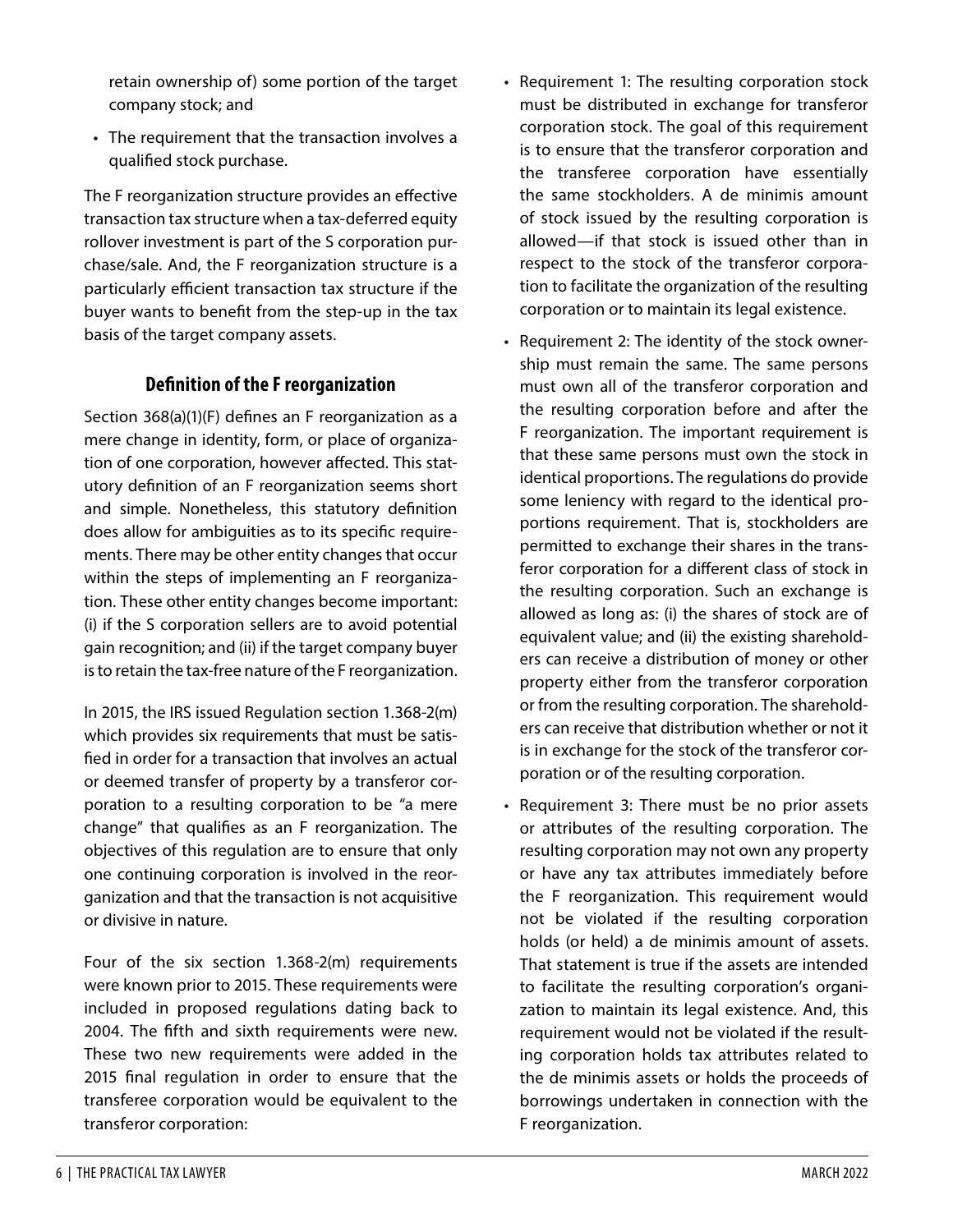- Requirement 4: There must be a complete liquidation of the transferor corporation. In the F reorganization, the transferor corporation must completely liquidate for federal income tax purposes. However, the transferor corporation is not required to dissolve under applicable state law. And, the transferor corporation may retain a de minimis amount of assets for the sole purpose of preserving its legal existence.
- Requirement 5: The resulting corporation must be the only acquiring corporation. No other corporation may hold property that was owned by the transferor corporation immediately before the F reorganization—other than the resulting corporation. That is, as a result of the F reorganization, no other corporation may succeed to or take into account the transferor corporation's income tax attributes under section 381.
- Requirement 6: The transferor corporation must be the only acquired corporation. The resulting corporation may not hold property transferred from another corporation—other than from the transferor corporation. That is, as a result of the F reorganization, the resulting corporation may not succeed to or take into account that other corporation's income tax attributes under section 381.

Of the six requirements, the third and fourth requirements ensure that everything the resulting corporation owns after the F reorganization (with limited exceptions) came from the transferor corporation. The third and fourth requirements also ensure that the transferor corporation will not retain any assets and will terminate—for income tax purposes.

Of the six requirements, the fifth and sixth requirements relate to a transaction that includes multiple acquisitions from multiple transferor corporations of property and of tax attributes. These requirements ensure that the resulting corporation settles with the tax attributes of the transferor corporation.

#### **Step transaction concerns**

Tax counsel (and other transaction advisers) may be concerned that the IRS will raise allegations of a step transaction. That is, tax counsel (and other

transaction advisers) may be concerned that the IRS's application of the step transaction doctrine may cause a failure in the proposed F reorganization. In other words, the IRS may allege that the F reorganization is transitory or part of a series of transactions and should not be considered on its own merits.

The Treasury regulations provide guidance to alleviate such tax counsel (and transaction participant) concerns. Regulation 1.368-2(m)(3)(ii) provides that transactions either preceding or following an F reorganization typically will not cause a failure of the reorganization to qualify under section 368(a)(1)(F). Even before the issuance of this regulation, the IRS had issued some older revenue rulings that indicated the step transaction doctrine should not cause the failure of an F reorganization that was implemented as part of a larger transaction.<sup>1</sup> Regulation 1.368-2(m)(3)(ii) (and the older revenue rulings) provide guidance regarding how to implement a pre-transaction F reorganization as part of an M&A deal structure. That implementation guidance is discussed next.

## **Implementation guidance for an F reorganization prior to the acquisition**

For all of the reasons mentioned above, the implementation of an F reorganization may be particularly attractive in the private company M&A transaction involving a private equity acquirer. The typical private equity acquisition structure (particularly with respect to an S corporation) often involves multiple transaction steps at multiple times. Therefore, tax counsel may have to engage in intentional pre-transaction structuring including:

- The S corporation (Seller) shareholders will form a new corporation (Seller Holdco) by contributing shares of Seller to Seller Holdco in exchange for all of the shares of Seller Holdco.
- Seller elects to become a subchapter S subsidiary (QSub) of Seller Holdco. That election effectuates a deemed tax-free liquidation of Seller into Seller Holdco. This procedure also extends S corporation status to Seller Holdco—according to Revenue Rulings 64-250 and 2008-18.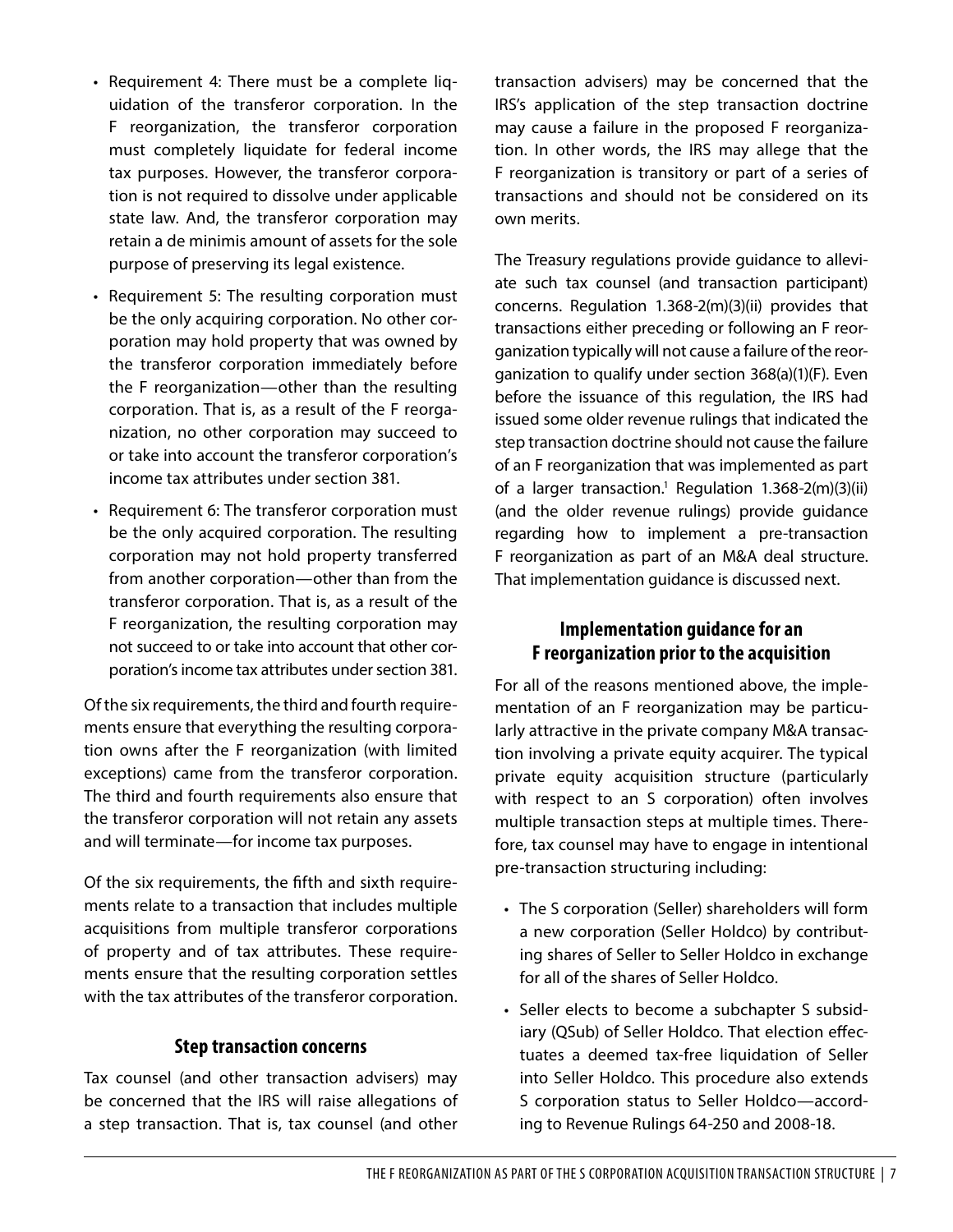All of the above-listed procedures are nontaxable events. These procedures are all considered to be part of the F reorganization. The above-described transaction procedures are similar to the procedures described as Situation 1 in Revenue Ruling 2008-18.

Tax counsel should note that Revenue Ruling 2008- 18 does not specifically state that the illustrative transaction qualifies as an F reorganization. But, the revenue ruling does represent that the illustrative transaction procedures may qualify as an F reorganization. In addition, the IRS has issued a number of letter rulings that indicate that a contribution followed by a QSub election qualifies as a section  $368(a)(1)(F)$  reorganization.<sup>[2](#page-7-1)</sup>

One additional procedure that counsel typically implement after the F reorganization is to convert the Seller S corporation to a Seller limited liability company (Seller LLC). This conversion is typically implemented by counsel under the appropriate state statutes. Seller LLC remains a disregarded entity for federal income tax purposes (just as the S corporation Seller was a disregarded entity). Tax counsel should be aware that the conversion of the QSub disregarded entity into an LLC disregarded entity has no federal income tax consequences. Post-conversion, Seller LLC will be a single member LLC (or a SMLLC).

This conversion to LLC income tax status is often implemented when the acquirer is a tax passthrough entity. In such an instance, it is not efficient to have Seller as a C corporation after the acquisition closing. The conversion to LLC income tax status also protects the acquirer's asset tax basis step-up if Seller inadvertently fails to qualify for S corporation status any time in the past or if the Seller QSub election was not properly implemented.

For example, let's assume that Seller inadvertently failed its S corporation status two years prior to a current acquisition. The procedures of forming Seller Holdco and converting Seller to an SMLLC will still ensure a successful F reorganization. This is because the purported QSub election for Seller will be disregarded as a result of Seller's failure to maintain its S corporation tax status. And, the acquirer's step-up in the tax basis of the Seller assets will still be protected.

## **Options to implement the acquisition**

Management/employee buyers and, particularly, private equity buyers have several transaction structure options available to them after the S corporation sellers have implemented the F reorganization. Both types of buyers (especially private equity buyers) often want the selling stockholders to retain a small equity ownership interest in the acquired company. Therefore, Seller Holdco can contribute some of the Seller equity into the buyer's acquisition structure while the remaining Seller equity is acquired directly by the buyer. This typical structure is treated as a partial rollover and a partial taxable sale of an undivided interest in each of the Seller's assets. For income tax purposes, the amount of the consideration is calculated as the cash paid plus the assumptions of an associated percentage of the Seller liabilities. This transaction structure is wholly consistent with the hypothetical Situation 1 presented in Revenue Ruling 99-5.

Assuming that the Seller assets have appreciated over time, the sum of the cash paid plus the liabilities assumed will result in a step-up in the tax basis of the assets. To the extent that the total consideration is allocated to goodwill and other intangible assets, the Seller stockholders should find this transaction structure acceptable. For instance, these selling stockholders will not have to pay ordinary income tax (related to the depreciation recapture) on any appreciated tangible assets.

The remaining (that is, not sold) seller equity may be rolled over in exchange for the buyer equity. The buyer equity would remain, being held by Seller Holdco. The Seller stockholders would expect the rollover to be tax deferred. Seller Holdco would carry over its tax basis in the buyer's equity—equal to the tax basis that Seller Holdco had in the contributed property.

An alternative transaction structure involves the formation of a partnership. The partnership is formed by the distribution of an ownership interest in Seller (after Seller converted to an LLC) to one of the Seller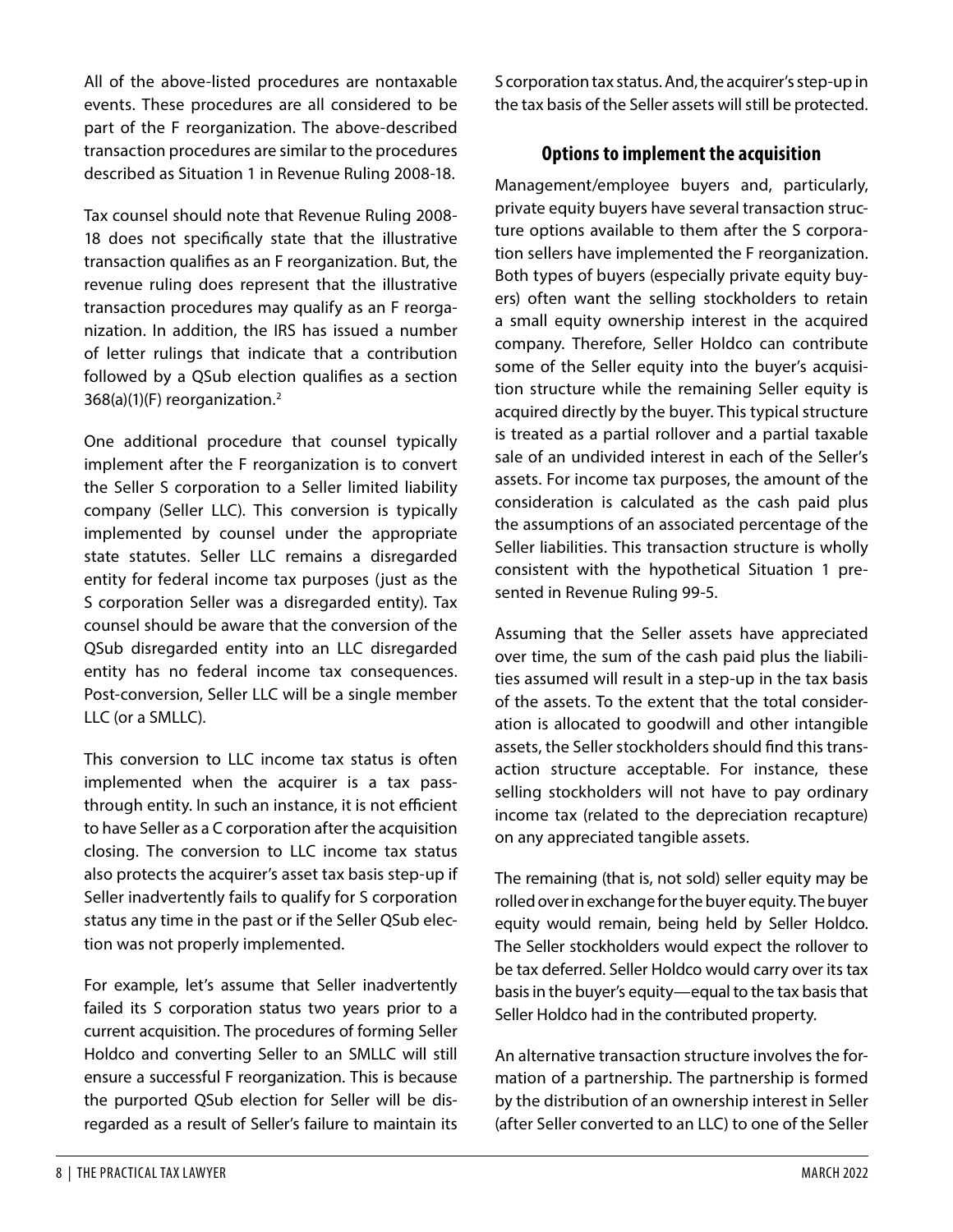Holdco shareholders. Alternatively, the partnership could be formed by distributing an ownership interest in Seller to one or more of the target company key employees.

The result of this transaction structure is that Seller becomes a multimember (not a single member) LLC which is treated as a partnership for federal income tax purposes. After implementing this partnership formation, Seller makes a section 754 election and, then, the buyer acquires an ownership interest in Seller. Assuming the Seller assets have appreciated over time, the buyer receives a stepup in the tax basis of the Seller assets under section 753—as a result of the section 754 election.

## **F reorganization cost/benefit analysis**

S corporation shareholders involved in an M&A transaction—and their tax counsel—should consider both the costs and the benefits of an F reorganization transaction structure. In fact, tax counsel may consider such F reorganization costs and benefits from the perspectives of both the S corporation sellers and the buyer (the corporate acquirer).

To the S corporation selling shareholders, some of the F reorganization deal structure benefits include the following:

- The shareholders may defer gain recognition on any rollover equity in the transaction;
- The shareholders may take income tax deductions related to the transactions costs; and
- The shareholders may defer any gain recognition related to any deferred payments in the transaction.

These above-listed benefits are particularly relevant to the typical M&A transaction involving a private equity acquirer. These benefits are also relevant to an employee/management LBO transaction where the sellers retain an equity ownership interest during a transition period or during a debt pay-down period.

To the S corporation corporate acquirer, some of the F reorganization deal structure benefits include the following:

- The acquirer obtains a step-up in the tax basis of the S corporation's assets—for the purchased portion of the transaction;
- The acquirer avoids the risk of an invalid S corporation tax status when making the section 338(h)(10) election; and
- The acquirer avoids all of the hassle of transferring the ownership of each individual S corporation asset category in an asset purchase transaction structure.

Also, the F reorganization involves a stock purchase transaction. Therefore, the acquirer can continue to use the S corporation's federal EIN and does not need to terminate and then rehire all of the S corporation employees into a new corporate organization.

Tax counsel (and other transaction advisers) should note that the F reorganization transaction structure does not eliminate all tax (or legal) concerns. Tax due diligence is still required on the part of tax counsel to the corporate acquirers. The buyer still assumes some tax liabilities related to the S corporation target company. After all, the buyer is acquiring the S corporation legal entity!

There may be a debate among tax counsel as to how much of the S corporation's historical income tax exposure the buyer (and particularly the S corporation Holdco) assumes after an F reorganization. Whatever that amount of historical tax liability exposure is, it is probably not zero. In addition to the tax liability issues, counsel should advise the buyer that it would certainly assume all of the S corporation's historical legal liabilities in this stock acquisition structure.

### **CONCLUSION**

Many privately owned companies are structured as S corporations for federal income tax purposes. Post-COVID, many private companies are positioned either as corporate acquirers or as acquisition targets.